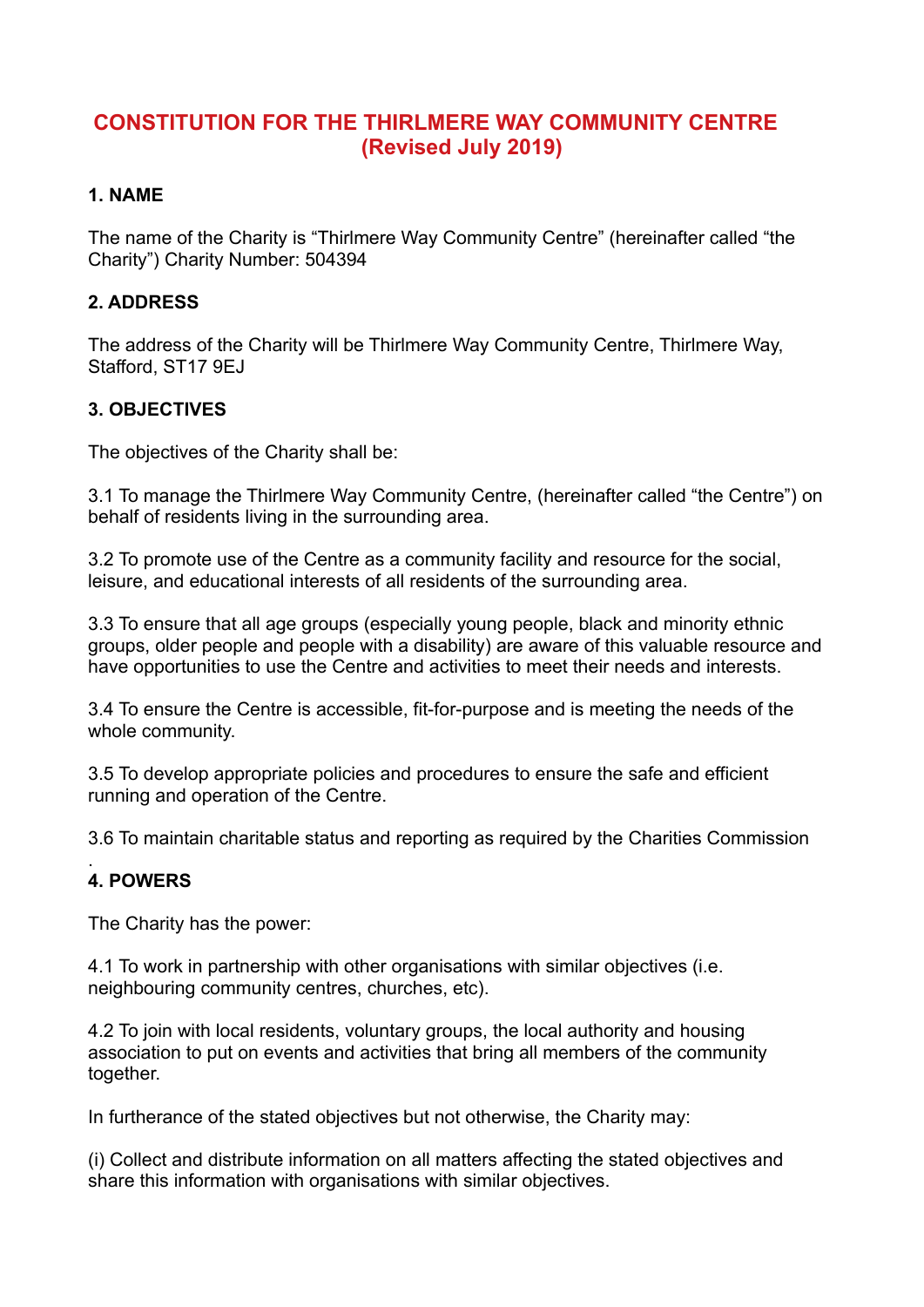(ii) Undertake, execute, manage or assist any charitable trusts, which may lawfully be undertaken, executed, managed or assisted by the Charity.

(iii) Purchase, take on lease or in exchange, hire or otherwise acquire any property and any rights and privileges necessary for the promotion of the stated objectives and construct, maintain and alter any buildings or erections necessary for the work of the Charity.

(iv) Subject to such consents as may be required by law, sell, let, mortgage, dispose of or turn to account all or any of the assets of the Charity.

(v) Subject to such consents as may be required by law, borrow or raise money for the stated objectives and accept gifts on such terms and on such security as shall be deemed necessary.

(vi) Raise funds and invite and receive payment from any person(s) or organisations by way of hiring fees for use of the Centre.

(vii) Invest the monies of the Charity not immediately required for stated objectives in or upon such investments, securities, property as may be thought fit, subject nevertheless to such conditions (if any) as may for the time being be imposed or required by law.

(viii) Do all such lawful things that are necessary for the attainment of stated objectives.

#### **5. MEMBERSHIP**

A Management Committee (hereinafter called the Committee) shall conduct the day-to-day business of the Charity and deliver all stated objectives in Section 2.

Membership on the Committee shall be open, irrespective of gender, disability, race, sexuality, nationality and political or religious belief to:

5.1 All individuals 18 years and over who live in the surrounding area. Former residents of area may continue as members on the Committee should the said Management Committee feel this would be beneficial and maintains continuity of service.

5.2 Organisations that hire the Centre on a regular basis and provide services to benefit local people. This is a user representative.

5.3 Honorary members may be elected at the discretion of the said Committee.

5.4 Co-opted members may be appointed at the discretion of the said Committee. Coopted members shall not be entitled to vote and shall service in an advisory or supportive capacity only.

5.5 The Committee shall consist of up to 11 members; but this could be increased if said Committee receives additional expressions of interest from local residents:

(i) Officers – Chairman, Secretary and Treasurer elected at the AGM. See Roles and Responsibilities for Officers in Appendix B.

(ii) Community Centre Manager appointed.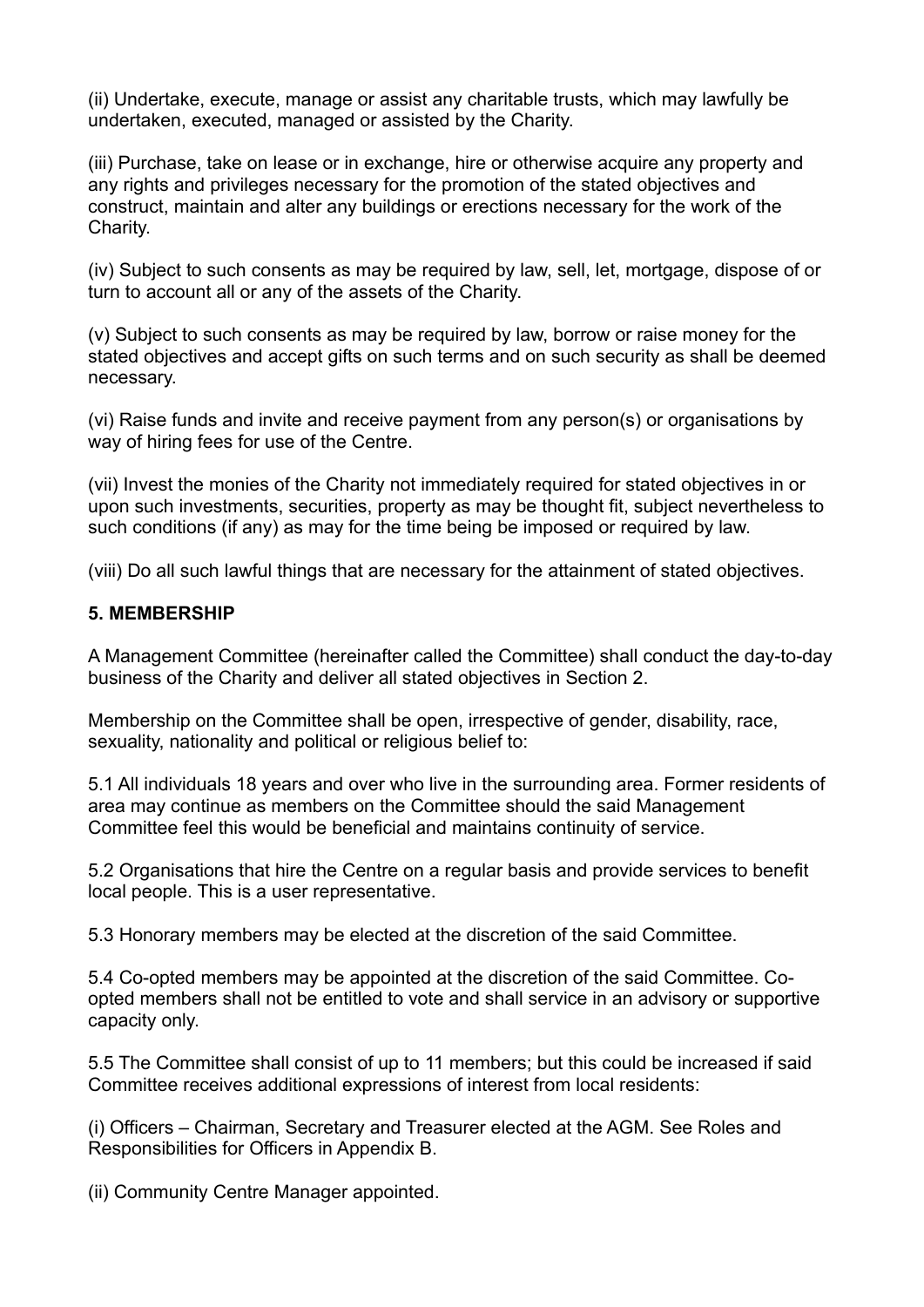(iii) Honorary members elected under Section 6.0 at the AGM and appointed Co-opted members.

(iv) Member(s) representing interests of users or hirers, in accordance with Clause 4.2.

5.6 Members of the Committee shall serve no more than three consecutive years in the same post, although they may be re-elected or re-appointed.

5.7 A member of the Committee shall cease to hold office if she or he:

(i) is disqualified from holding such office by virtue of section 72 of the Charities Act 1993 (or any statutory modification or re-enactment of that provision), or

(ii) is absent without the permission of the Committee from all its meetings held within a period of six months and the Committee resolves that she/he cease to hold office, or

(iii) Notifies the Committee in writing of his/her resignation (PROVIDED THAT at least three members of the Committee remain in office when the notice of resignation is to take effect).

5.8 Each Committee member shall have one vote. In circumstances where there is an equality of votes, the Chair shall have a casting vote.

5.9 The Quorum for the Committee meetings shall be one-half of the Committee's membership of those entitled to vote.

5.10 The committee shall meet every Month. Ten days notice of committee meetings should be provided to all Committee Members.

5.11 Apologies for absence from the Committee meeting must be sent to the secretary in writing at least 24 hours prior to the meeting.

5.12 Any member of the Committee who loses their place on the Committee under the circumstances set out in 4.8 (ii) will not be eligible for re-election to the Committee for a period of one year. Any member of the Committee, who loses their place on the Committee for a breach of the Association's Standing Orders (Appendix A) will not be eligible for reelection to the Committee for a maximum period of disqualification which will be determined by the Committee, taking into account the nature of the breach. A Committee member being excluded in this way will have the right to appeal to the next General Meeting.

5.13 Minutes will be taken of all Committee Meetings. A set of minutes must be kept at the Centre and be available for inspection by any members of the Association.

5.14 The Committee can at its discretion set up sub-committees to assist carrying out the day to day business of the Charity

These could be:

- Maintenance subgroup
- Marketing/promotion subgroup
- $\circledcirc$  IT/website development subgroup
- Fund raising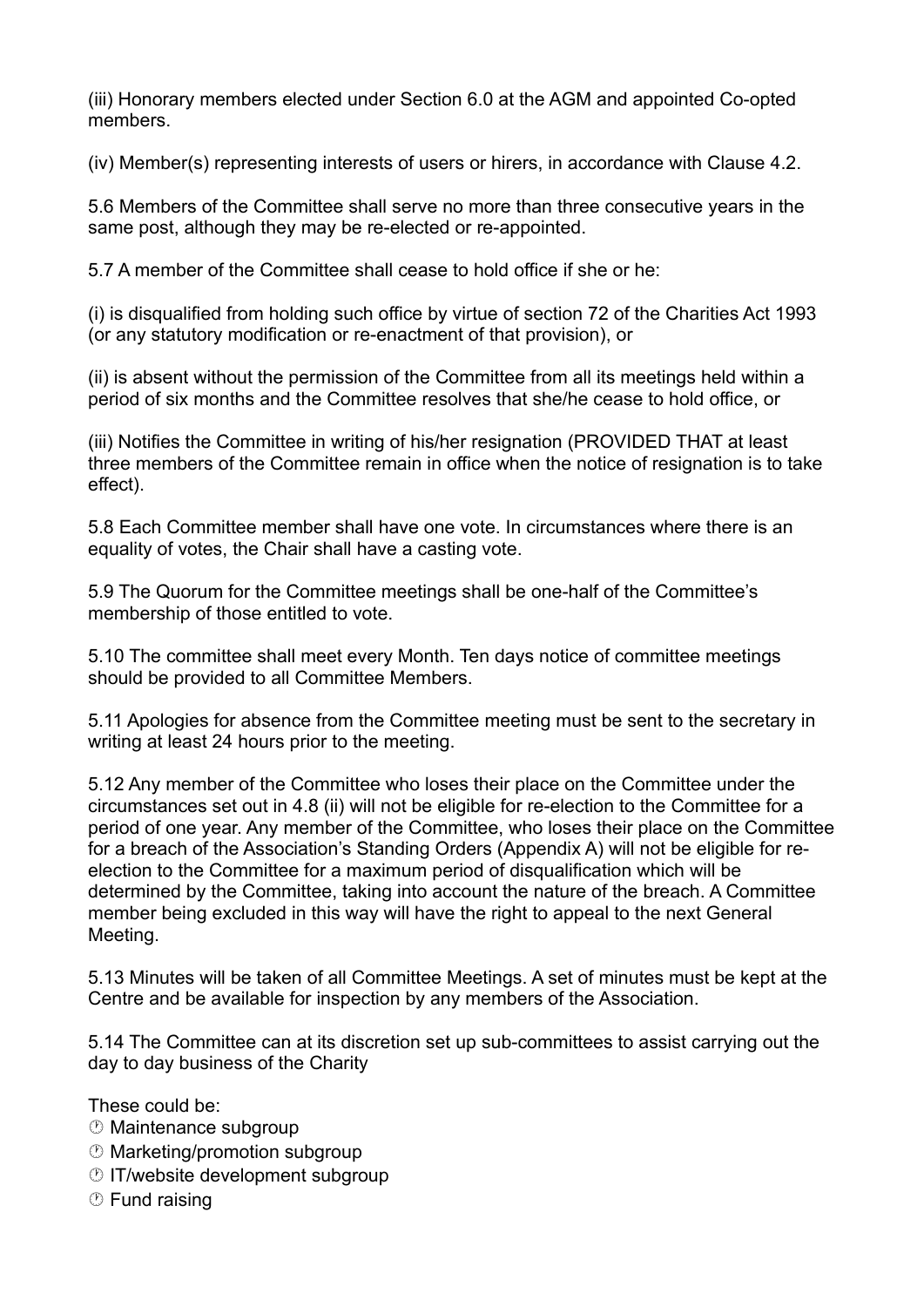## **6.0 RESIGNATION AND TERMINATION OF MEMBERSHIP**

6.1 Any member of the Charity may resign his/her membership by giving to the secretary of the Charity notice to that effect.

6.2 The Committee may, by resolution passed at a meeting terminate or suspend the membership of any member, if in its opinion, his/her conduct is prejudicial to the interests and objects of the Charity, or contravenes the Equal Opportunities objectives of the Charity. PROVIDED THAT the individual member shall have the right to be heard by the Committee before the final decision is made.

### **7.0 CO-OPTED MEMBERS**

7.1 The Charity from time to time may decide to co-opt on to the Committee individuals employed by certain organisations who have specialist knowledge, information and skills or who represent key stakeholder organisations. A Co-opted Member can be under 18 years old.

7.2 These individuals would be appointed at the AGM and would serve in an advisory or supportive role only. He or she would not have the power to vote.

7.3 The number of Co-opted members shall not exceed more than one-quarter of the total number of members elected.

7.4 If a vacancy occurs among the Co-opted Members, the Committee shall have the power to request a new appointment from the organisation.

7.5 Subject to sub-clause (6.3) of this clause, all Co-opted Members shall serve on the Committee until the conclusion of the next AGM.

#### **8.0 REMUNERATION OF COMMITTEE MEMBERS**

Remuneration of any member of the Committee for services rendered to the Association shall be subject to the conditions outlined in Section 185 Charities Act 2011 and can only take place under the following conditions:

8.1 Such member shall not be present at or take part in any discussions or decisions relating to such remuneration.

8.2 Any decision to remuneration such member shall be taken unanimously by the other members present and voting at the meeting at which the decision is made.

8.3 The other members are satisfied that the level of remuneration is reasonable and proper having regard to the services rendered by such member to the Charity.

8.4 The other members are satisfied that the services rendered to the Charity are of special value to the Charity having regard to such member's ability, qualifications, or experience and/or to the level of remuneration for which she/he has agreed to provide them.

8.5 The number of such members for the time being in receipt of remuneration shall not exceed a minority of the members of the Committee.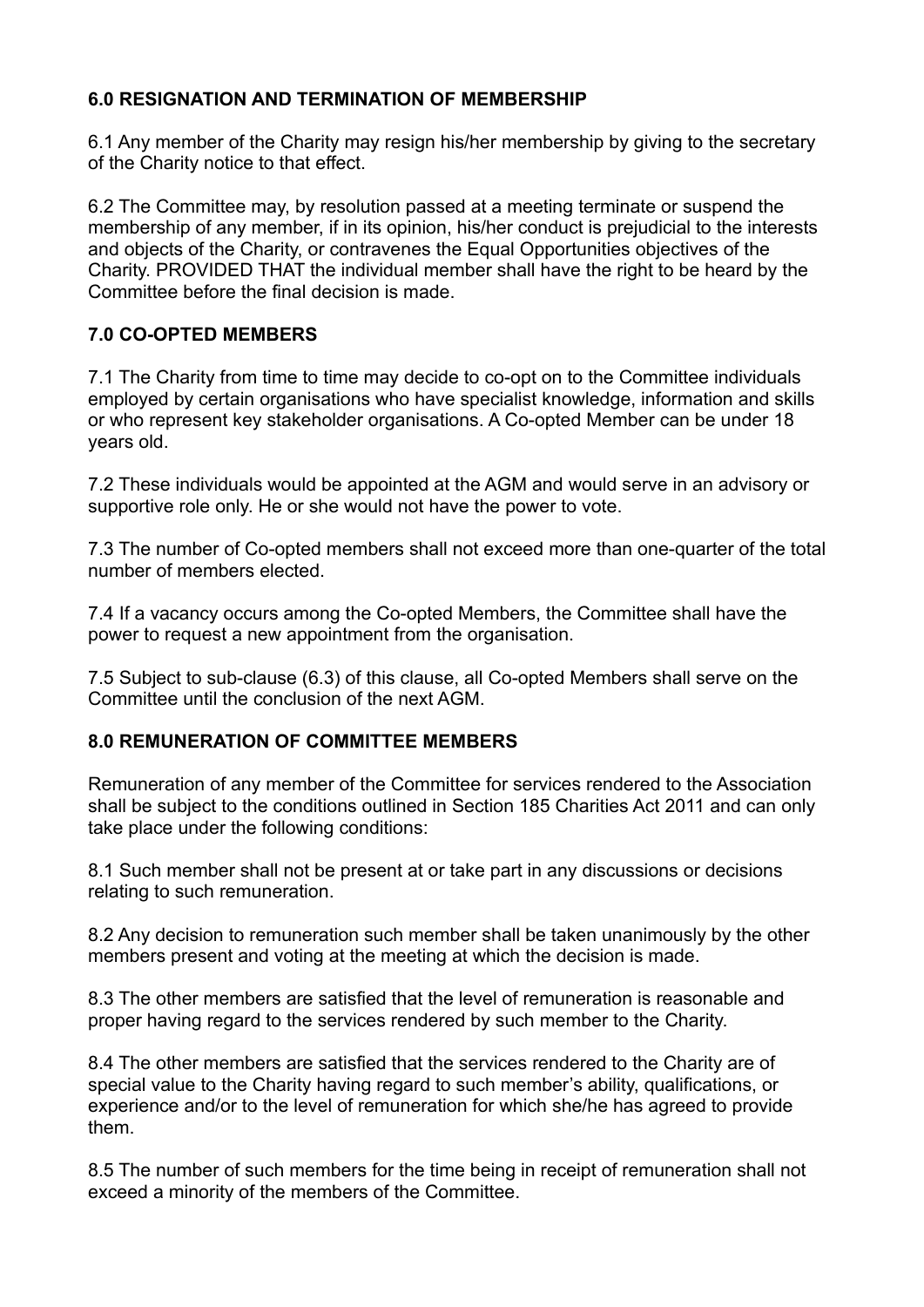8.6 Before any member is paid for their service, their role on the committee must be discussed and clarified by the said Committee.

## **9.0 GENERAL MEETING OF THE Charity**

9.1 Annual General Meeting (AGM)

Once in each calendar year, within the six months following the end of the financial year (that is 31st March) an AGM of the Charity shall be held at such time and place as the Committee shall determine. At least 14 clear days' notice must be given and a notice posted in a conspicuous place on the Estate and circulated to all members with the Power to Vote.

The business of each AGM will be run in accordance with the Standing Orders (Appendix A) and shall be:

(i) To receive the Community Centre Manager's Update, which shall incorporate an account of the work of the Charity and the activities held at the Centre during the preceding year.

(ii) To receive the accounts/budget of the Charity for during the preceding financial year.

(iii) To elect up to five Officers and a User representative to serve on the committee, in accordance with Section 4.

(iv) To appoint Co-opted Members in accordance with Clause 4.5 and Section 7.

(v) To appoint one or more qualified auditors or independent examiners for the coming year to audit or examine the accounts of the Charity in accordance with the Charities Act 1993 (or any statutory modification or re-enactment of that Act).

(vi) To consider and vote on any proposals to alter this constitution in accordance with Section 10.

(vii) To consider any other business of which due notice has to be given.

9.2 Special General Meeting

The Chairman of the Committee or the secretary may at any time (at their discretion) and shall within 21 days of receiving a written request so to do (signed by not less than 30% of the members with the Power to Vote and giving reasons for the request), call a Special General Meeting of the Charity to consider the business specified on the notice of meeting and for no other purpose. At least 14 clear days' notice shall be posted in a conspicuous place or placed and advertised in a newspaper circulating in the area and circulated to all members with the Power to Vote.

#### 9.3 The Quorum

The Quorum for all General Meetings of the Charity shall be no less than half of the Members with the Power to Vote.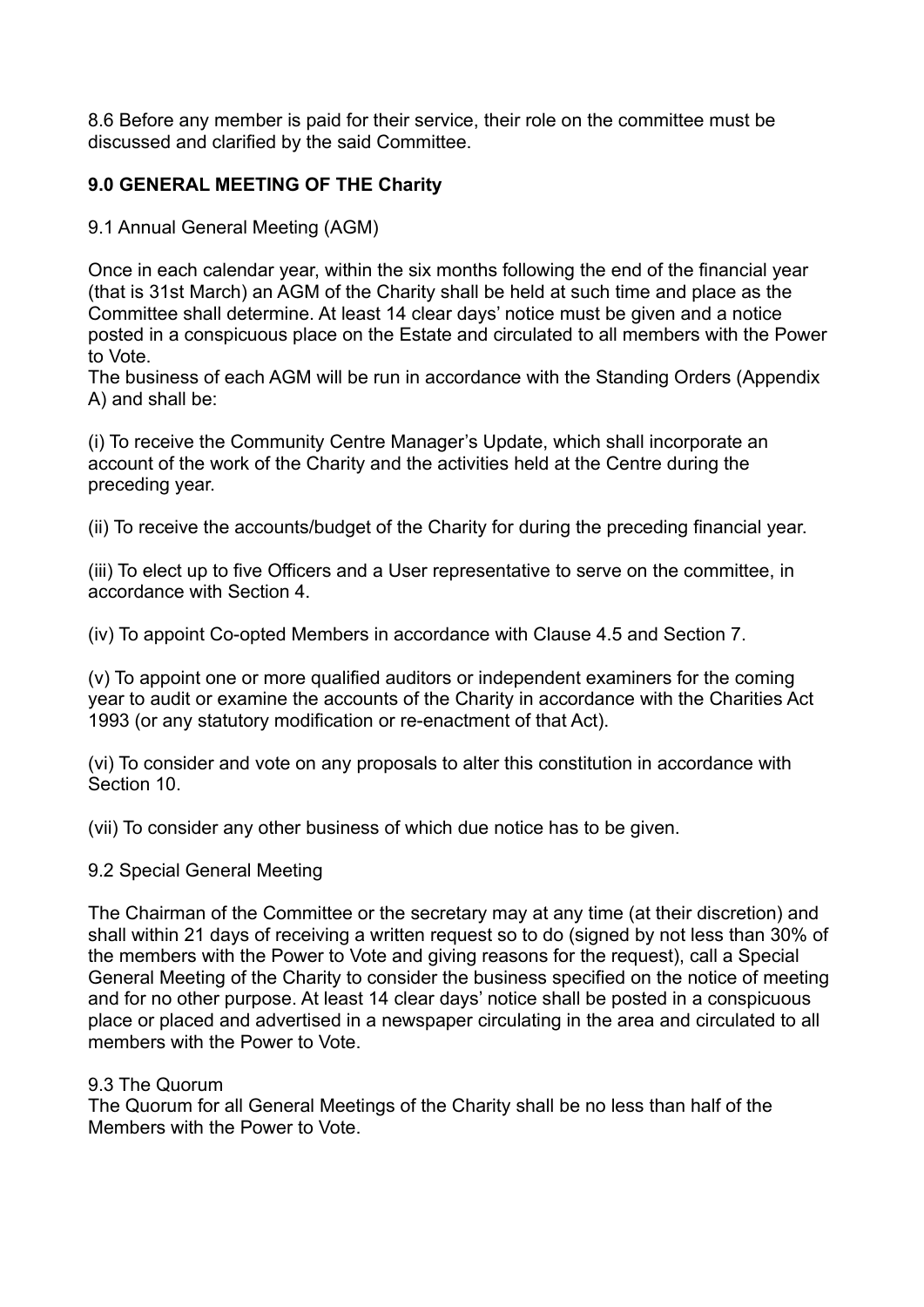## **10.0 CHANGES TO THE CONSTITUTION**

10.1 This Constitution can be changed at an Annual (or Special) General Meeting, by no less than half of those Members with the Power to Vote who are present.

10.2 Any proposal to amend the Constitution must be sent to the secretary in writing at least 28 days before the General Meeting.

### **11. DISSOLUTION**

11.1 The Charity may only be dissolved at an Annual (or Special) General Meeting.

11.2 Where there is a resolution put before a General Meeting to dissolve the Charity, all members of the Charity must be given at least 10 days notice of the meeting.

11.3 A proposal to dissolve the Charity must be agreed by a majority two-thirds of the members present.

11.4 If it is agreed by two-thirds majority to dissolve the Charity, all assets and liabilities will be dealt with as specified in the relevant Clause(s) of the Management Agreement.

### **12. STANDING ORDERS**

Standing Orders for meetings of the A Charity are attached as Appendix A; these may be amended from time to time by the Committee.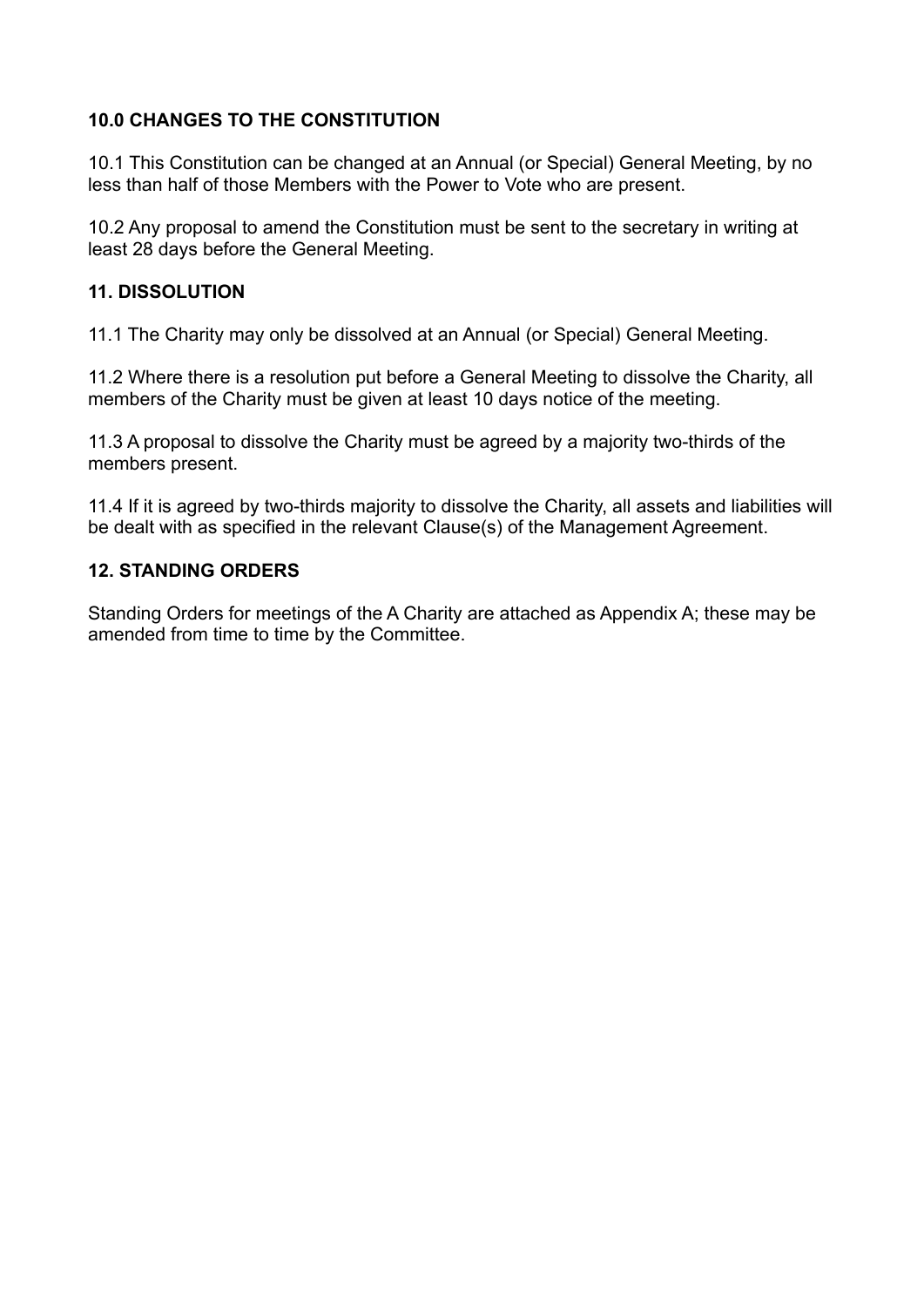## **Appendix A Standing Orders for Committee Meetings and Annual General Meetings**

Members shall at all times conduct themselves in a reasonable manner at meetings or in premises used by the Charity.

1. It is the responsibility of all members present at a meeting to ensure that the meeting is conducted in an orderly manner.

2. All comments, proposals and questions at meetings must be directed to the Chairman.

3. Members are to respect the Chairman's authority in meetings.

4. At meetings, only one person should speak at a time.

5. At meetings, members must exercise patience when persons who do not have English as their first language are speaking.

6. Racist sexist, or other offensive language will not be tolerated at meetings.

7. Members of the Committee will be expected to demonstrate their commitment to the Charity by regular attendance at Committee meetings and by working towards the stated objectives (2.0) of the association.

8. Decisions at meetings will normally be made by consensus, otherwise by a simple majority vote. Where there is an equality of votes, the chairman shall have a casting vote.

9. An agenda will be circulated with the notice of each meeting.

10 There will be no smoking at meetings of the Charity.

11. In situations where arguments, insults or other offensive behaviour take place the Chairman will adjourn the meeting for a cooling off period.

12.Should a member persist with offensive behaviour or remarks, they will be asked to leave the meeting. Such behaviour may jeopardise their membership on the Management Committee.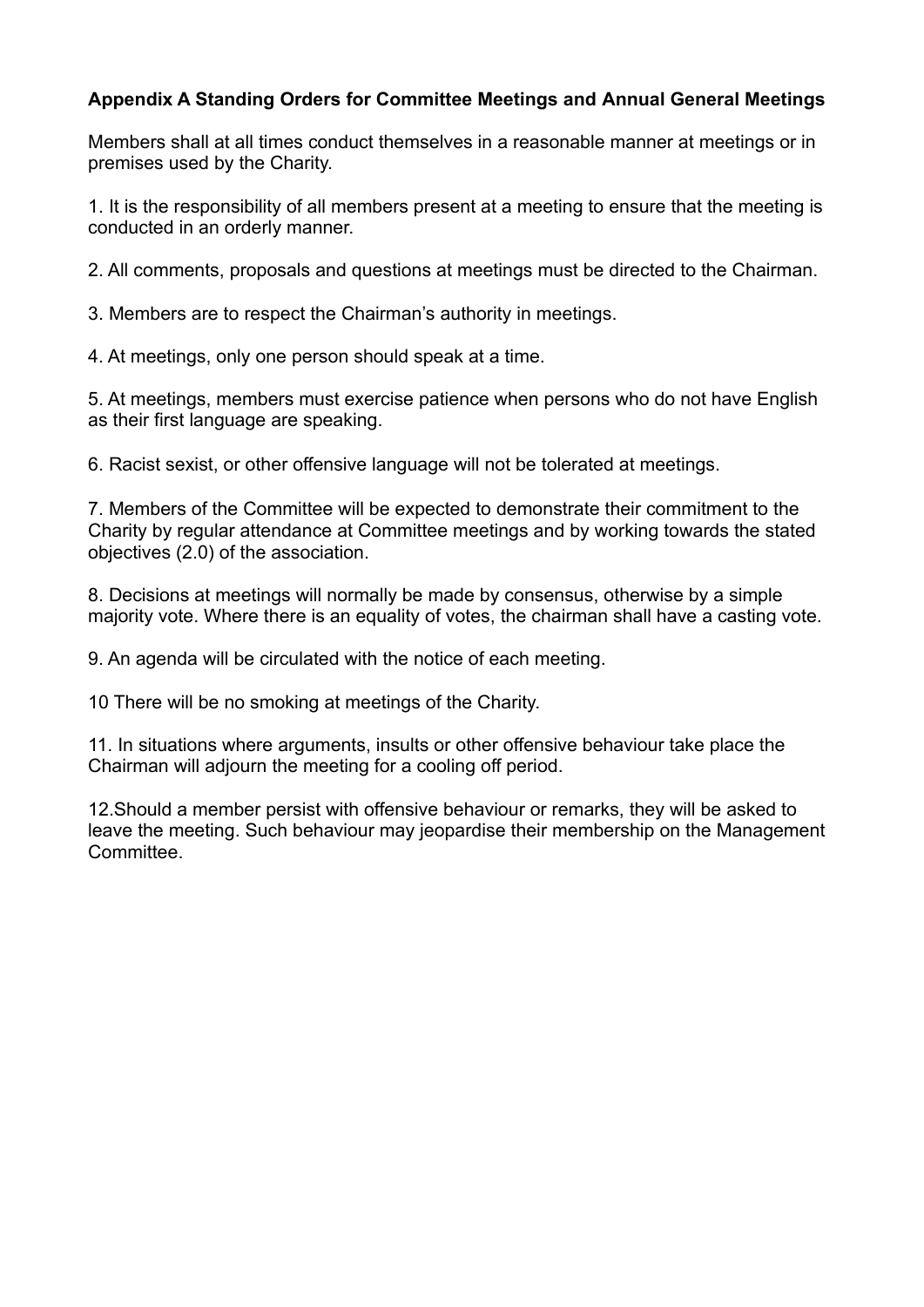## **Appendix B: Roles and Responsibilities of Voluntary Management Committee**

All individuals are equally responsible for the decisions made by the management committee but the Chairman, Secretary and Treasurer all have key roles in ensuring that the voluntary committee works effectively and that the Community Centre stays within the rules of Sections 1.0 and 2.0 and meets legal requirements.

Role of the Chairman

The role of the Chairman will be split into 2 parts:

 $\circled{2}$  Planning and running meetings – making sure meetings run smoothly, everyone has a chance to take part and that decisions are made and implemented  $\odot$  Being the public face of the organisation – liaising with outside bodies, speaking to the press

Role of the Secretary

The role of the Secretary will be split into 2 parts:

 Helping to plan meetings (including Annual General Meeting AGM), ensuring the organisation keeps to its own rules

Acting as a guardian of the constitution

Dealing with correspondence, taking minutes and producing promotional material, and

It is useful to write a job description of each role so the post holder and everyone else is clear about their role.

Role of Treasurer

The Treasurer and other committee members need to ensure that the following tasks are carried out:

- $\circledcirc$  Prepare a budget, possibly as part of a Business Plan
- **<sup>** $\circledcirc$ **</sup> Book keeping of income and expenditure**
- $\odot$  Making regular reports on the accounts to the management committee

 $\odot$  Keeping proper financial systems and controls and, to ensure transparency, require that the roles of invoicing and the receipt of monies be kept separate

Ensuring annual accounts are completed and appropriately audited and examined.

Role of Community Centre Manager (Voluntary)

The Community Centre Manager is crucial to ensuring that the building is accessible, clean and suitable for hiring at all times. Effective building management needs to be organised. The role of the Centre Manager will be to carry out the following tasks:

 $\circled{2}$  Be responsible for the building and its general maintenance – caretaker.

- $\circledcirc$  Set up a system whereby hirers can report problems
- Keep a maintenance log
- Undertake an annual maintenance check and record findings
- Taking bookings from hirers, keeping a diary of events (Booking Secretary)